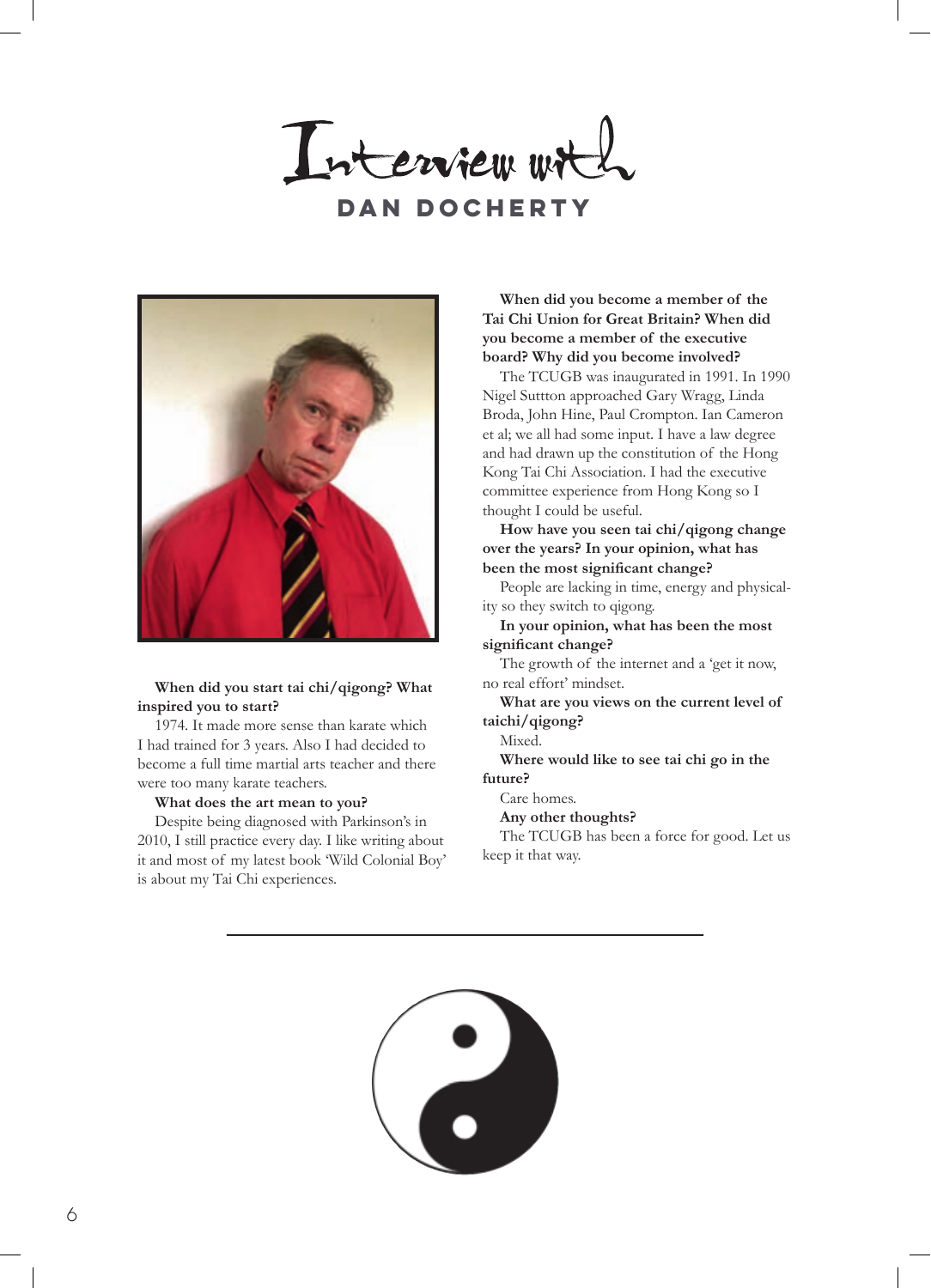Interiver wit





I dabbled a bit with tai chi and other martial arts in the 1980's when I attended a few Aikido classes at a local community centre. I really enjoyed them (who doesn't love Steven Segal) but wanted something my wife could also be involved with and due to her bad back, we had to rule this out. Next I tried 'Kung Fu' only to find the teacher wasn't actually that good and had combined a little Karate and Wing Chun.

Disheartened, I looked everywhere I could think, even night school classes. Never really fancied Karate and that seemed to be all that was on offer at the time…. It wasn't until I read Danny Conner's Tai Chi book that I started felt I'd found what I was looking for. As Yang Cheng Fu said "Not all Tai Chi is the real Tai Chi"; I was amazed at what was out there purporting to be this wondrous art I was looking for. Of all the schools I investigated, only a handful came close. I even gave a couple a go but they all fell short of the mark for me. I eventually found Nigel Sutton's Zhong Ding school and felt I had come home.

#### **What inspired you to start?**

Like many growing up in the 70's it was old dubbed kung fu movies, and David Carradine in the 'Kung Fu' series (1972). David was a stark

contrast to the hard fighting in the films, he seemed graceful, peaceful and inspiring. Reading Danny's book is what really inspired me into a serious search for a quality teacher. No more dabbling for me…

#### **What does the art mean to you?**

Initially it was a softer, more holistic, approach to martial arts and spiritual development. As a young engineer I could see that it was fundamentally 'human engineering'. In more recent years I see it as a muscular-skeletal rehabilitation system, but more than just the mechanics of it, integration of the mind too. I'm still true to its martial routes, form without function is no form at all.

# **When did you become a member of the Tai Chi Union for Great Britain?**

As my then teacher, Nigel Sutton, was one of the founding members and proposed the original idea to Dan Docherty in Taiwan, I joined at the very beginning and was probably one of the first student-members in 1991.

**When did you become a member of the executive board? Why did you become involved?**

Around 2010 I think. I believed in the original aims and values of the TCUGB when it was formed. I wanted to become more involved so I could help it continue to develop.

## **How have you seen tai chi/qigong change over the years?**

When I first started it was rare to find people teaching the whole art; it was mostly just a feelgood exercise and I remember even being told "your legs shouldn't ache, this is a gentle art".

Through the 90's I competed in the UK and internationally and met more students and teachers practicing different styles of tai chi, qigong and internal martial arts. I feel those were the best years.

In the 2000's more and more people were becoming YouTube masters and seemed to make little effort to train in depth. Qigong become more and more popular with many systems popping up giving instant mastery. As mindfulness became a trend in recent years, even more qigong weekend-masters have appeared. This seems to have had two main effects (1) an increased awareness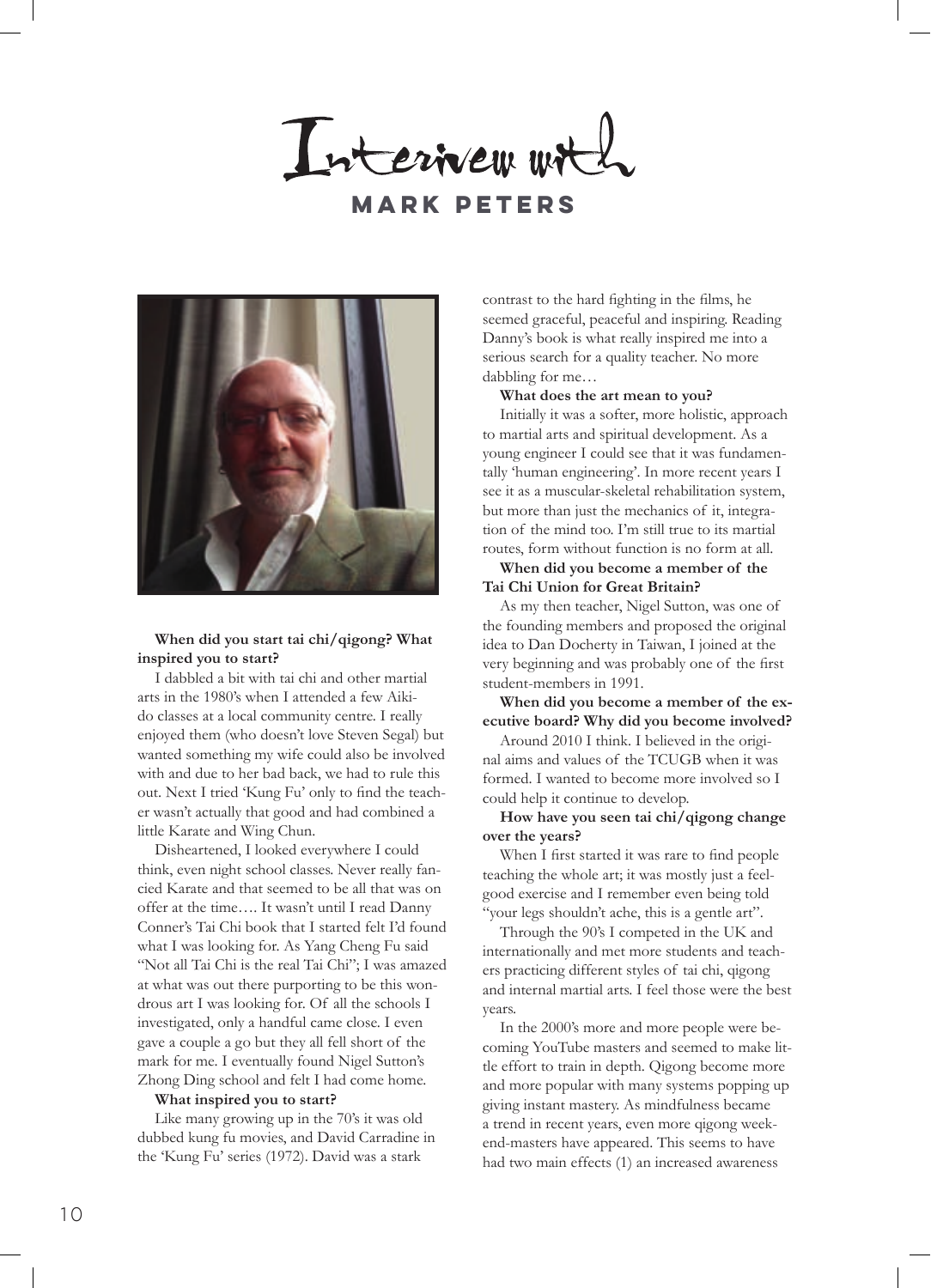for the general public as its featured on so many TV shows and in movies (2) a drop in quality control on mass. Don't get me wrong, there are many excellent teachers out there, but how do the general public know? Where do they check?

#### **In your opinion, what has been the most significant change?**

The growth of the internet and a 'get it now, no real effort' mindset.

The internet influence has not been all negative. In the past we were lucky if we got to see old, poor quality copies of videos of old masters and maybe read a few of the available books. Now, the original recordings have been made available on YouTube and other sites, more old texts have been translated and easier to obtain. We're in interesting times.

# **What are you views on the current level of tai chi/qigong?**

Everyone is a master. How many tai chi masters does it take to change a light bulb? 10, 1 to change it slowly and 9 to say they would have

done it differently and are more qualified to do it. **Where would like to see tai chi go in the** 

# **future?**

The TCUGB was originally formed to bring quality practitioners together and to introduce the arts to the general public with greater quality control. We need to build a better profile and public awareness to get the quality level up again on mass. Projects such as the CIMSPA tai chi qigong national standard will focus on developing a quality standard in the sector of sports, well-being and rehabilitation.

#### **Any other thoughts?**

When I trained in Asia, my teachers often gave me a banner and they always said the same thing "martial arts are one family." As the TCUGB becomes more inclusive of genuine styles of tai chi, qigong and internal martial arts we can grow from strength to strength. We are now "the Tai Chi & Qigong Union for Great Britain" to better reflect our membership.

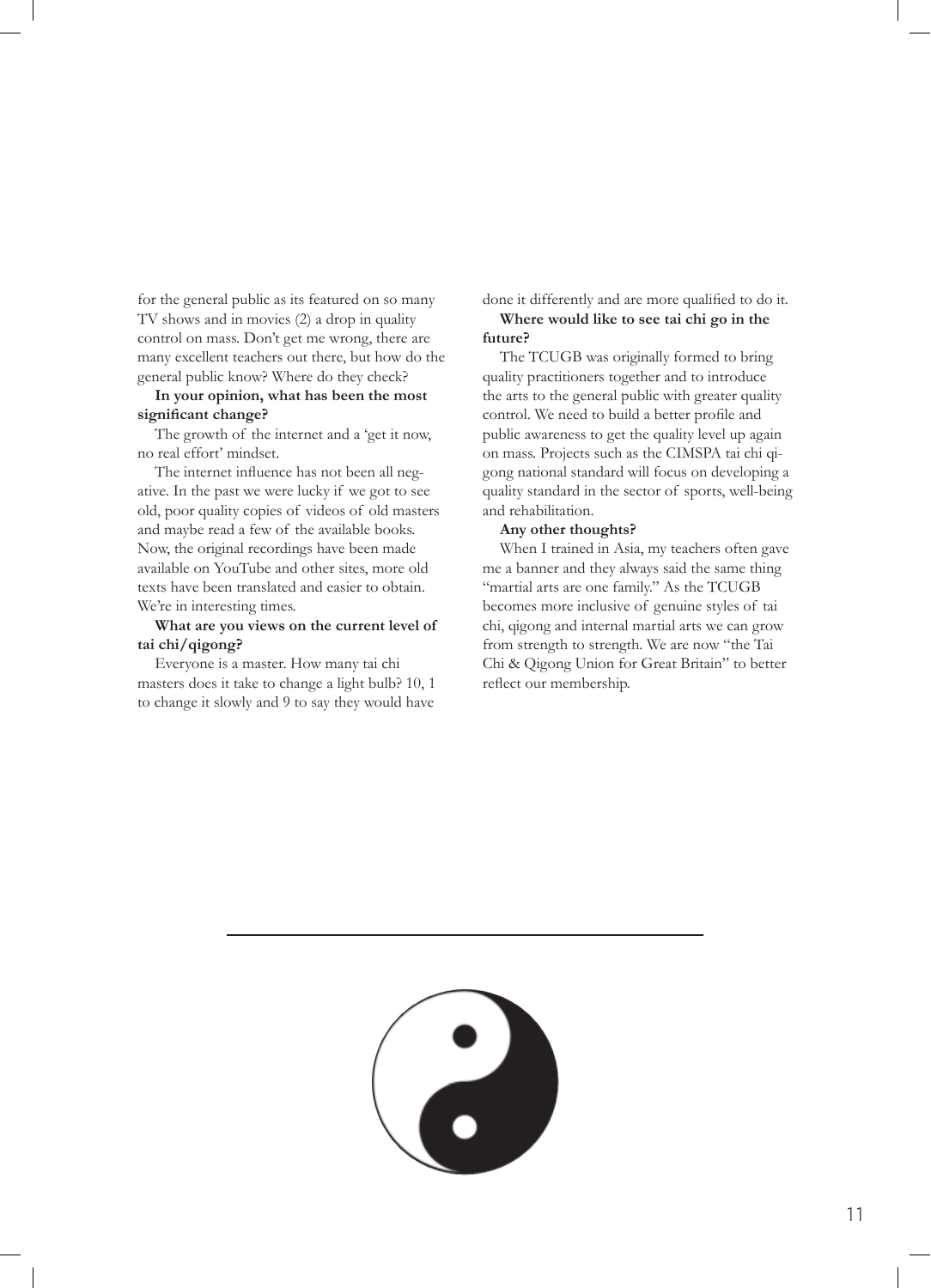Interview with

# **Gary Wragg**

#### **When did you start tai chi/qigong? What inspired you to start?**

I began Tai Chi training in 1973 with Gerda Geddes. On my first lesson with her, she talked about the circle and the square, in Taoism and Tai Chi, and of essential principles, that felt absolutely right, in a total way. It was all the more amazing in relation to a series of paintings that I had been currently working on. So then and there I knew something had clicked, and since then, I have never looked back. The parallels of Tai Chi and painting have been a united way of life for me.

## **What does the art mean to you?**

A decade earlier, in a 60's self portrait, I am standing in the Beginning posture of the Tai Chi form, when I knew absolutely nothing about Tai Chi Chuan.

Tai Chi and the guiding principles, continuing in particular with my later involvement with Wu Family Tai Chi Chuan, all in all, opened a complete integrated way of life, it was a natural development for me.

# **When did you become a member of the Tai Chi Union for Great Britain? When did you become a member of the executive board? Why did you become involved?**

Eighteen years on, from my first Tai Chi lesson, in 1991, I became a Founder member of the TCUGB, inspired to help improve the overall awareness and state of Tai Chi in the UK, by helping to more unite the UK Tai Chi community. This was possible in a number of various ways, that eventually did become a reality. Prior to 1991, the main half dozen schools of Tai Chi in the UK were insular and mostly rivals.

# **How have you seen tai chi/qigong change over the years? In your opinion, what has been the most significant change?**

The most significant changes for Tai Chi in the UK have been a major unification, sharing and exchanges of stylistic methods, information and emphasis, particularly through workshops, competitions, demonstrations, national and international interaction. Gradually, practitioners would have the opportunity to acquire a better perspective and awareness of what they practiced and

also what others practiced, which when it comes to Judging in a Tai Chi competition, is essential. My Judging Seminar Workshops began in 2005.

#### **What are you views on the current level of tai chi/qigong?**

 The current level of Tai Chi and Qi Gong players and schools is higher now than it ever was in the UK.

## **Where would like to see tai chi go in the future?**

I would like to see Tai Chi and Qi Gong instructors pursue the best in humanitarian qualities, like kindness and goodwill, especially by those in powerful positions. Help bring out the best in instructors to improve students practice. World wide, to help improve physical, mental emotional and spiritual states of health and well being. Many small steps to lead to leaps!!

#### **Any other thoughts?**

Speaking personally, for all aspects of Wu Family Tai Chi Chuan, health meditation and self defense, I hope that the natural evolution of all respected traditional styles will continue to be vibrant and to keep on track, maintaining the nature of each art intact, and not get muddied.

Peace of mind, harmony good health and longevity, has always been the aim.

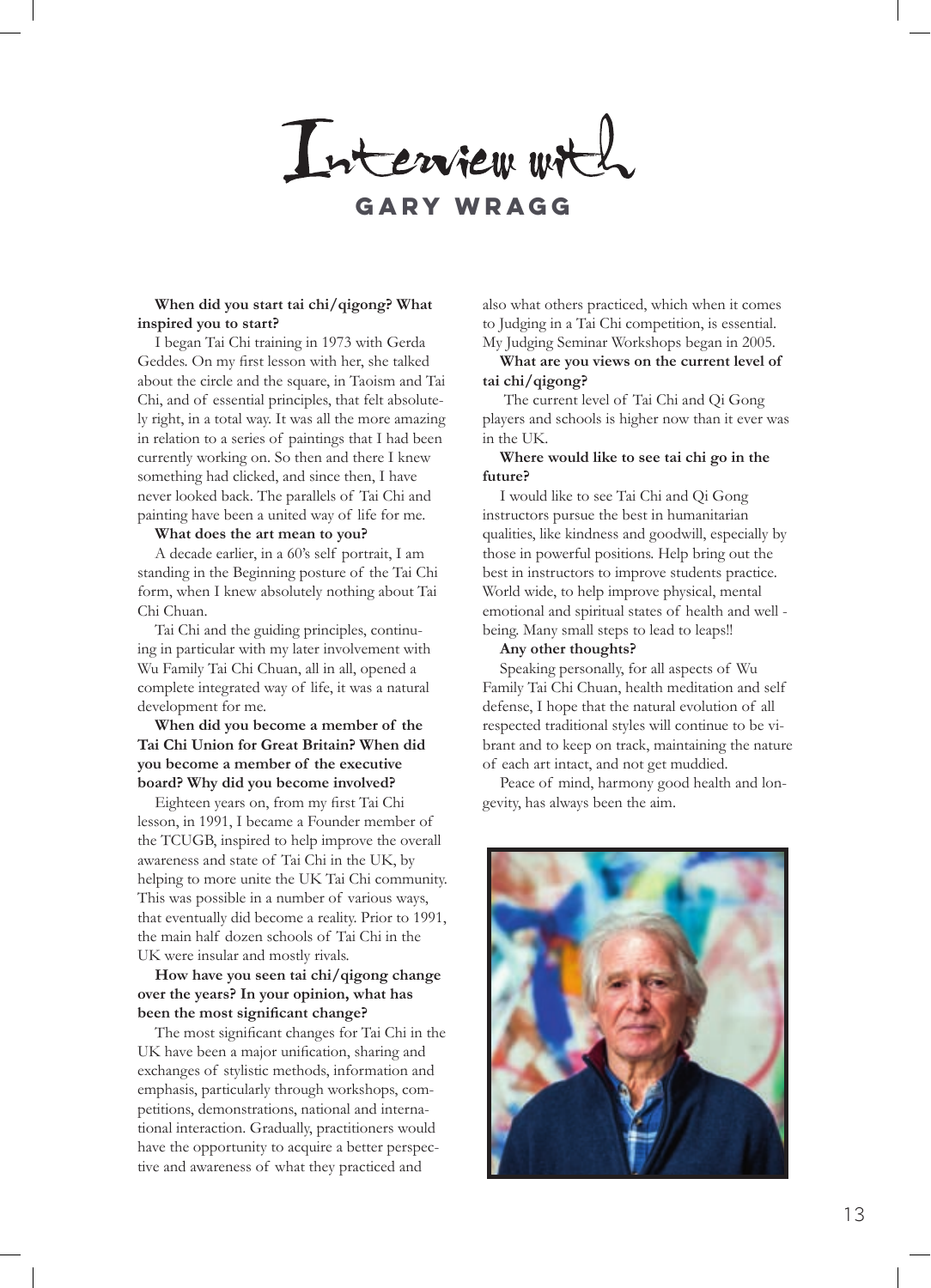Interview with **Shelagh Granpierre**



I started in London, 1973. The philosophy and physical artistry drew me in. Started with my first teacher during the Bruce Lee era.

**What does the art mean to you?** It's a way of life, an anchor that underpins everything in my life.

**When did you become a member of the** 

# **Tai Chi Union for Great Britain? When did you become a member of the executive board? Why did you become involved?**

I first become a member in the late 90's and a member of the executive Board in early 2000 I felt that with my long experience in the art I could make a contribution and to the technical panel.

# **How have you seen tai chi/qigong change over the years?**

With the rise of the computer/smart phone centred lifestyle, people in general are less co-ordinated and less able to concentrate in the long term. The recent rise of QiGong in all it's varieties would seem to be more accessible and suitable for life in the 21st centaury

**What are you views on the current level of taichi/qigong?**

In the west, we have both high-level exponents and teachers of the arts and others with different standards and conduct. There is good in all, even at the basic level.

**Where would like to see tai chi go in the future?** 

Schools and Colleges.

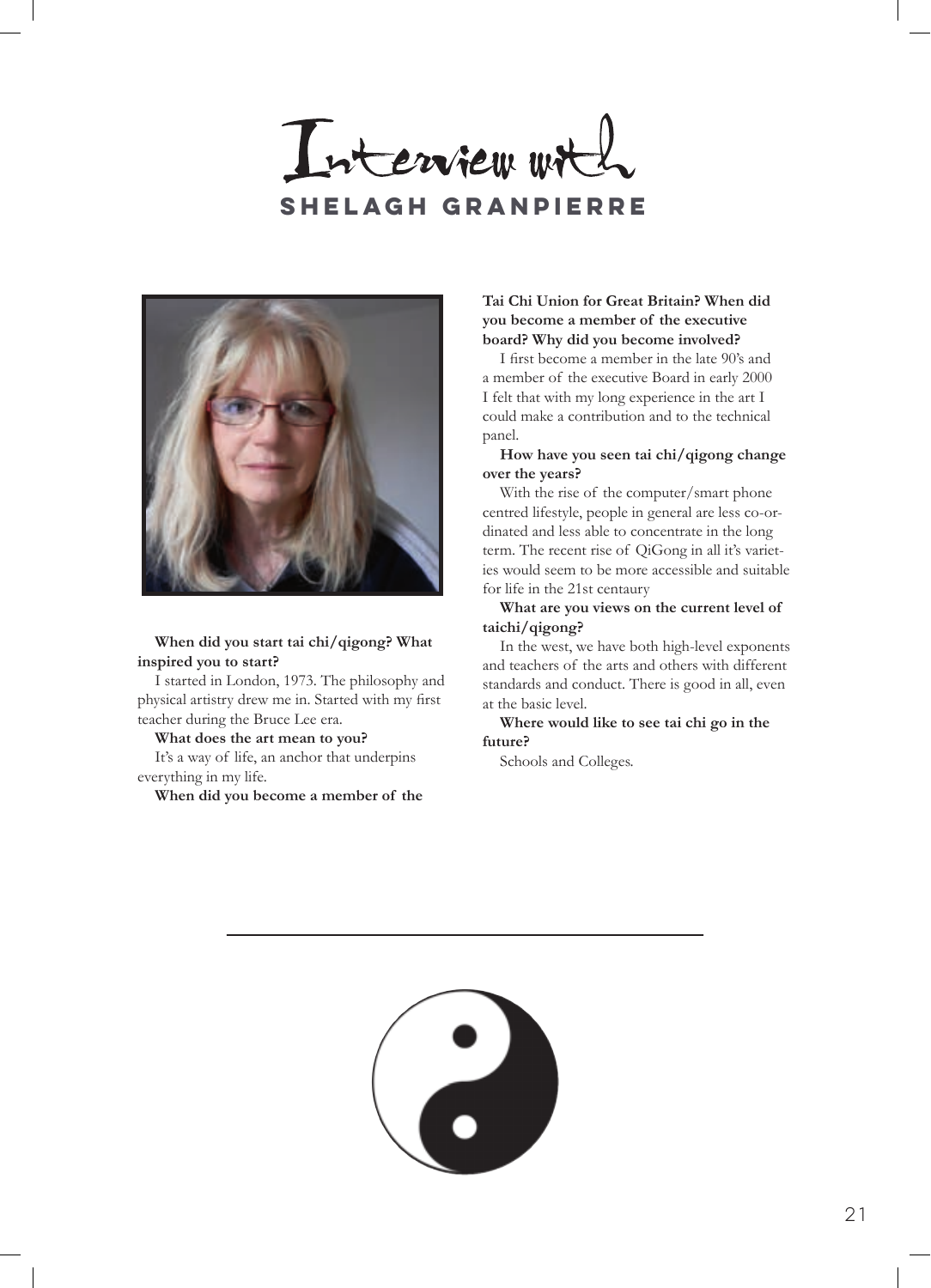Interview wit **Chris Thomas**



While studying karate at university I attended the All-Style Karate Championships at Crystal Palace in, I think, 1972 and, in one of the intervals, I watched Danny Connor and Bruce Frantzis demonstrating Tai Chi. Whilst other karate enthusiasts in the audience started kicking their feet, rustling papers, coughing and talking, I was entranced and wondered how this slow and relaxed exercise could be a martial art. Later, I attended the British Universities Karate Federation Championships in Salford and saw Danny demonstrating again. I talked to him and discovered he was teaching at the Polytechnic in Manchester, just across the road from where I was studying. The rest is history.

#### **What does the art mean to you?**

In the early years, having started with judo at age 16 and then moving to karate when I got to university, I was more interested in the martial aspects than any health benefits. Now that I move into the autumn of my life and the vagaries of aging become apparent, I practice more for

health than martial – though the martial interest is obviously still there.

# **When did you become a member of the Tai Chi Union for Great Britain? When did you become a member of the executive board? Why did you become involved?**

Through Danny Connor, I was introduced to Nigel Sutton and became friendly with him. He asked me to get involved when he and others were looking to start up a national all-styles taiji association. That first year I had other things taking my time but the following year I joined, having been encouraged by another friend, Bob Lowey.

Neither my brain nor my records go that far back, however, I suppose it was not that long after that I joined the executive. As to why I became involved – I did believe in having an oversight group to develop genuine taiji, in all its versions. At the time, the BCCMA, driven by Master Huang Ji-fu, was asserting that the BC-CMA was the only governing body for all Chinese martial arts and was looking to control taiji in the UK. They were not too concerned about taiji for health, mainly driving it as a martial art, martial arts being the reason for their being. As I had other friends who taught mainly for health and well-being, I was concerned about the taiji world being split between "us" and "them."

Some decade and more ago, I resigned from the committee – I won't go into the reasons. However, I see now that there are issues that need resolving and want to see the TCUGB moving forward into the 21st century and want to help with that.

## **How have you seen tai chi/qigong change over the years? In your opinion, what has been the most significant change?**

Has it changed? When I started, the Bruce Lee boom was at its zenith and many wanted to learn this "Grand Ultimate Fist" martial art. On the other hand, the "flower power" influence was still swinging/singing along, and many practised their version of taiji for those reasons. Danny Connor was one of the first teaching openly in the UK – certainly in the Northwest – and one of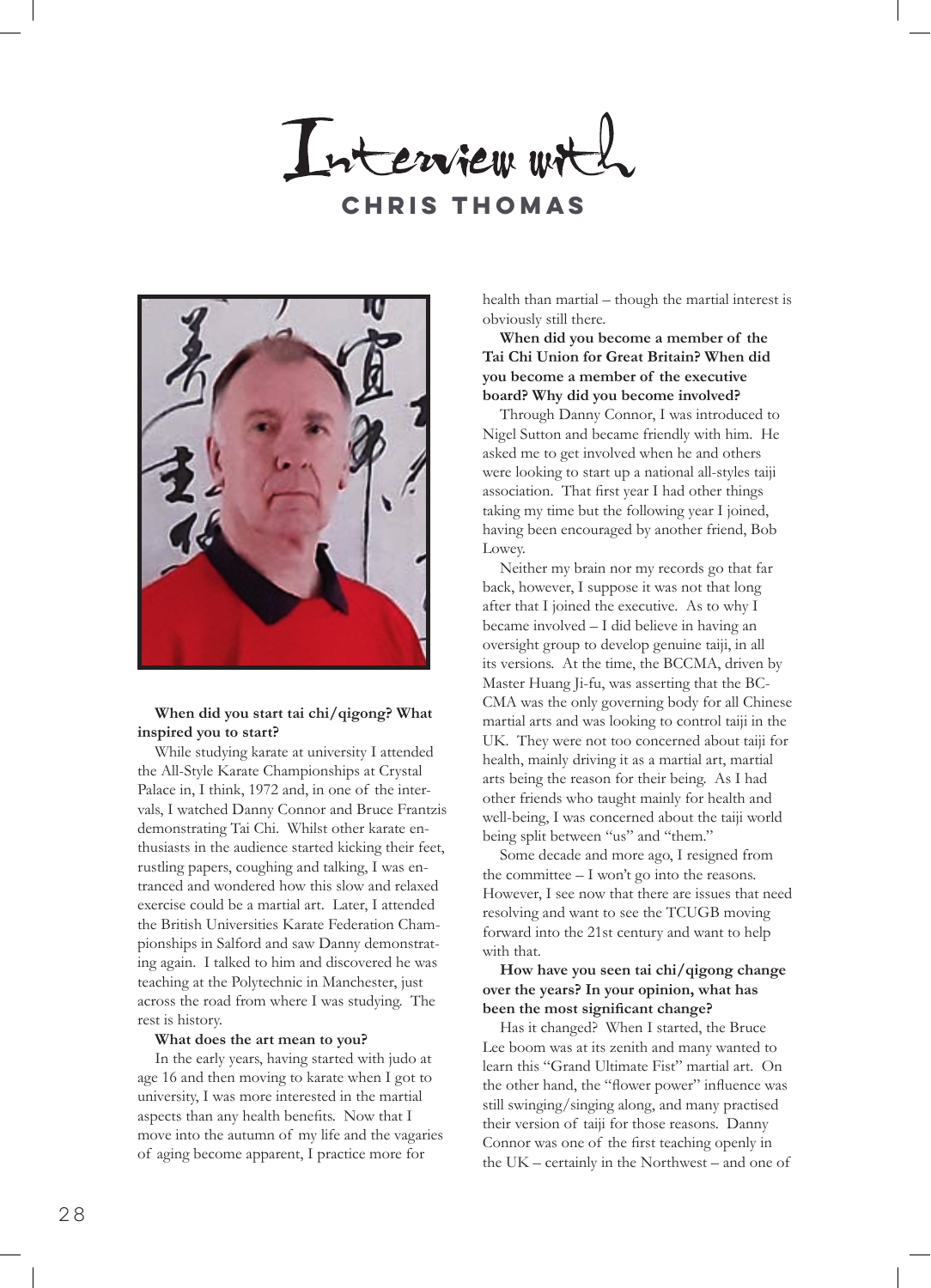the first westerners to bring the art back from the Far East. Things have changed in that there are now many westerners who have been learning for many years and can form a bridge between East and West. Taiji is now more widely known and every adult education and church hall seems to have its taiji class.

Qigong, I think is in much the same situation now as taiji was in the past - it is not so widely known. Most westerners have no idea how to pronounce it, regardless how it is spelled, qigong or ch'i kung! Taiji systems usually include some form of qigong, and teachers often include some form of qigong as an adjunct to their taiji. However, now there are a few people that have put in the time with respected qigong teachers and are able to teach qigong authentically.

The main thing that has helped to develop knowledge about the systems in the last 30 or so years is, I think, the internet. Just about anything and anybody can now be found on the internet. When I was a lad at school, I had heard about taiji – but only from the odd book I had found by Bruce Tegner! Also, only a very few years ago, it would not have been possible to hold online classes in the way the likes of Zoom have made available. That is a big change. Ten years ago the 2020 pandemic would have killed off taiji and qigong classes.

#### **What are you views on the current level of tai chi/qigong?**

Hmmm – a good question. Decades ago, there weren't so many good taiji practitioners around and, unless you lived in one of the larger cities, it was difficult to find a good teacher. As the decades have moved on those quality practitioners have developed students themselves to a good level and it is now easier to find a good teacher. In the last decade or so I have not ventured much outside my own circle, attending competitions and events, so it is difficult to make a judgement. However, in the early days, the TCUGB was

looking to include all teachers in membership, regardless of level, with the aim of developing the skills and knowledge of those at a lower level. Looking at the TCUGB website it is clear there are still people teaching at a basic level so, as taiji has spread, this aim is still relevant.

Qigong, as I say, is in the position, now, that taiji was in decades previously. There are a few good practitioners around who are looking to develop the skills in the general population and it is clear this is going to accelerate.

# **Where would like to see tai chi go in the future?**

I would like to see information about the arts of taiji and qigong promoted so that schools, colleges, Adult Ed. Centres, the medical profession ,etc. know exactly what they are hiring. Most, I believe, seem to think they are some sort of soft exercise that is good for relaxation and health (or maybe just good for bringing punters into their centre) without knowing exactly what the benefits may be. Or maybe I am just being pessimistic.

As a martial artist, I do not want to see the martial root of taiji lost. However, I do believe that there is a lot of work to be done in promoting taiji and qigong generally within the medical profession so that the practices become more generally available, rather than being solely linked to the more enlightened practitioners in certain sectors.

#### **Any other thoughts?**

I remember, back in the dim and distant past, attending AGMs where the TCUGB took over half of a large Chinese restaurant in Chinatown in London. We had a good meeting, attended by many, followed by demonstrations and a Chinese banquet. The last AGM I attended, held in Telford, was attended by half the committee and maybe two or three other ordinary members! I would like to see the TCUGB connecting with its members again – maybe in a different way, but certainly reconnecting in some way.

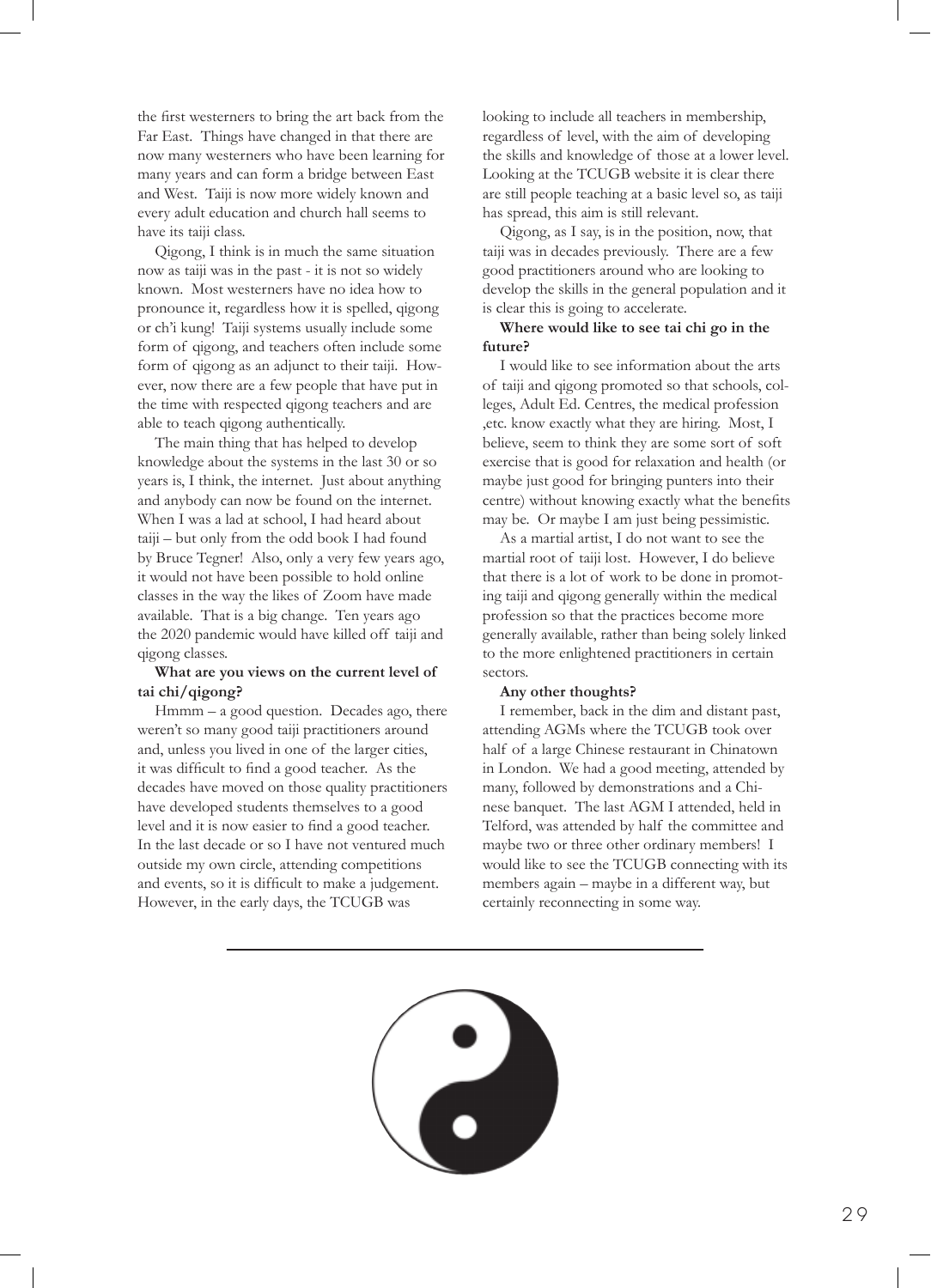Interview with

**Marnix wells**

#### **When did you start tai chi/qigong? What inspired you to start?**

After graduation in Chinese at Oxford, I applied for a visa to China and flew to Hong Kong in January 1968. There I stayed with a Chinese friend in Kowloon while awaiting an answer (which never came).

The 'Cultural Revolution' was raging, but Hong Kong had been spared any violence, though revolutionary posters and propaganda song and dance routines were everywhere in mainland department stores. Having done some judo, I was keen to learn a Chinese martial art, so my friend advised me to try the park around breakfast time. I never looked back.

#### **What does the art mean to you?**

A daily or nightcap routine which increased my resistance to colds. A new way of looking at body movements, which is a never-ending exploration. A way to test and improve skills with fellow practitioners. A way of relaxation and meditation.

# **When did you become a member of the Tai Chi Union for Great Britain? When did you become a member of the executive board? Why did you become involved?**

After my return from working in the Far East in 1993, I was invited by my friend Danny Connor to join the Union to get to know other practitioners of the art. Our AGMs in a Chinatown restaurant arranged by Katherine Allen were a great social event featuring individual demonstrations. Some years later Dan Docherty invited me to join the board which seemed a good way to help promote the art.

**How have you seen tai chi/qigong change over the years? In your opinion, what has been the most significant change?**

Qigong is an integral part of taiji and internal

martial arts (bagua, xingyi). Recently Master Yaz introduced a new style (Zhaobao) over here. Dan Docherty and Gary Wragg's open taiji tournaments of pushing-hands and demonstrations of different styles have been epic developments. Barry Mcginlay's weekend pushing-hands forums in Regent's Park, recalling those I once attended in Taipei, was also a major step forward.

**What are your views on the current level of tai chi/qigong?** 

The internet is a great resource for sharing information but no substitute for forums of physical interaction.

#### **Where would like to see tai chi go in the future?**

I hope the Union will continue to develop along the non-partisan lines initiated above and take the lead in promoting teaching at all levels.

#### **Any other thoughts?**

Taiji and internal martial arts have now reached a global level and offer opportunities for international cooperation on a level playing field. Different schools should be invited to advertise themselves through our magazine, AGM and all events, subject to mutual respect.

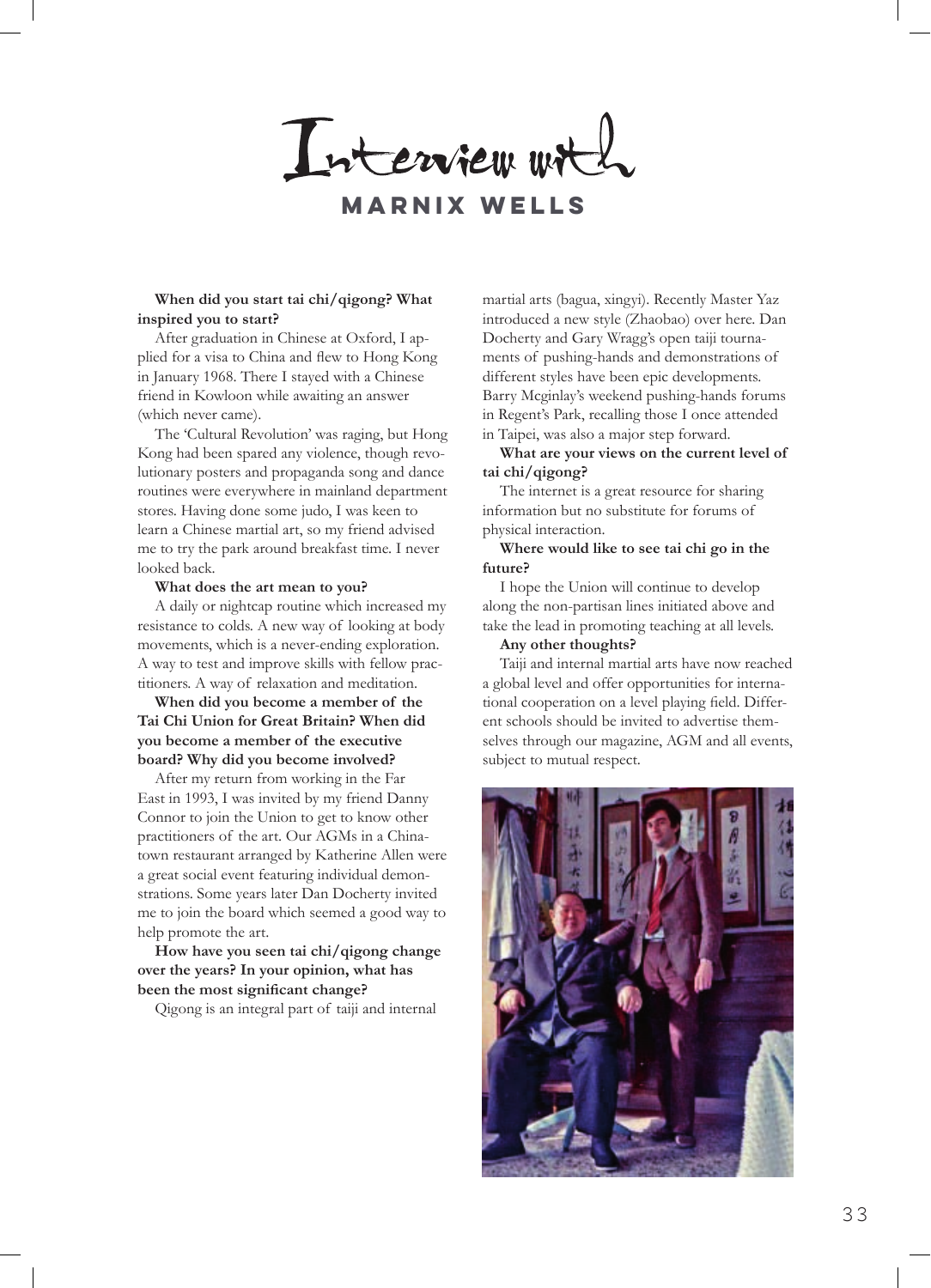Interview wit **tina faulkner elders**



I started as a child in 1982 with Kungfu. My dad used to practice constantly and I just loved the movements. I was maybe around 12 when I started with taiji and qigong. I had already been involved with what I now know to be Neidan practices. The feeling of listening and guiding and putting this into movement really struck a chord with me.

#### **What does the art mean to you?**

The art is a way of bringing myself back home to myself. It is self-cultivation to nurture and develop. It puts everything into perspective and reminds me that I am part of the nature of all things. It is my happy place!

**When did you become a member of the Tai Chi Union for Great Britain? When did you become a member of the executive board? Why did you become involved?**

I became a member of TCUGB 23/03/15. I became a member of the executive board 27/11/20.

I wanted to become involved because I want to help raise the awareness of taiji and qigong. For the mass population there still seems to be this mystery about taiji and so a great many people still shy away from it. The reality is that it does cover a great range from martial to health to spiritual and philosophical depending on your perspective. Whatever angle you approach it from, taiji is hugely beneficial to anyone who takes up the art.

**How have you seen tai chi/qigong change over the years? In your opinion, what has been the most significant change?**

Taiji and Qqigong have become more popular. This on one hand has led to easier access to real knowledge of the art, on the other hand it has also led to massively watered down versions.

**What are your views on the current level of tai chi/qigong?** 

You can refer to my answer above for this. **Where would like to see tai chi go in the future?** 

I would like to see it used far more for rehabilitation, health and prevention of ailments. This, of course, requires it to come from a place of knowledge and expertise.

#### **Any other thoughts?**

Just to say that I am optimistic for a bright and supportive future for the practitioners of taiji and qigong.

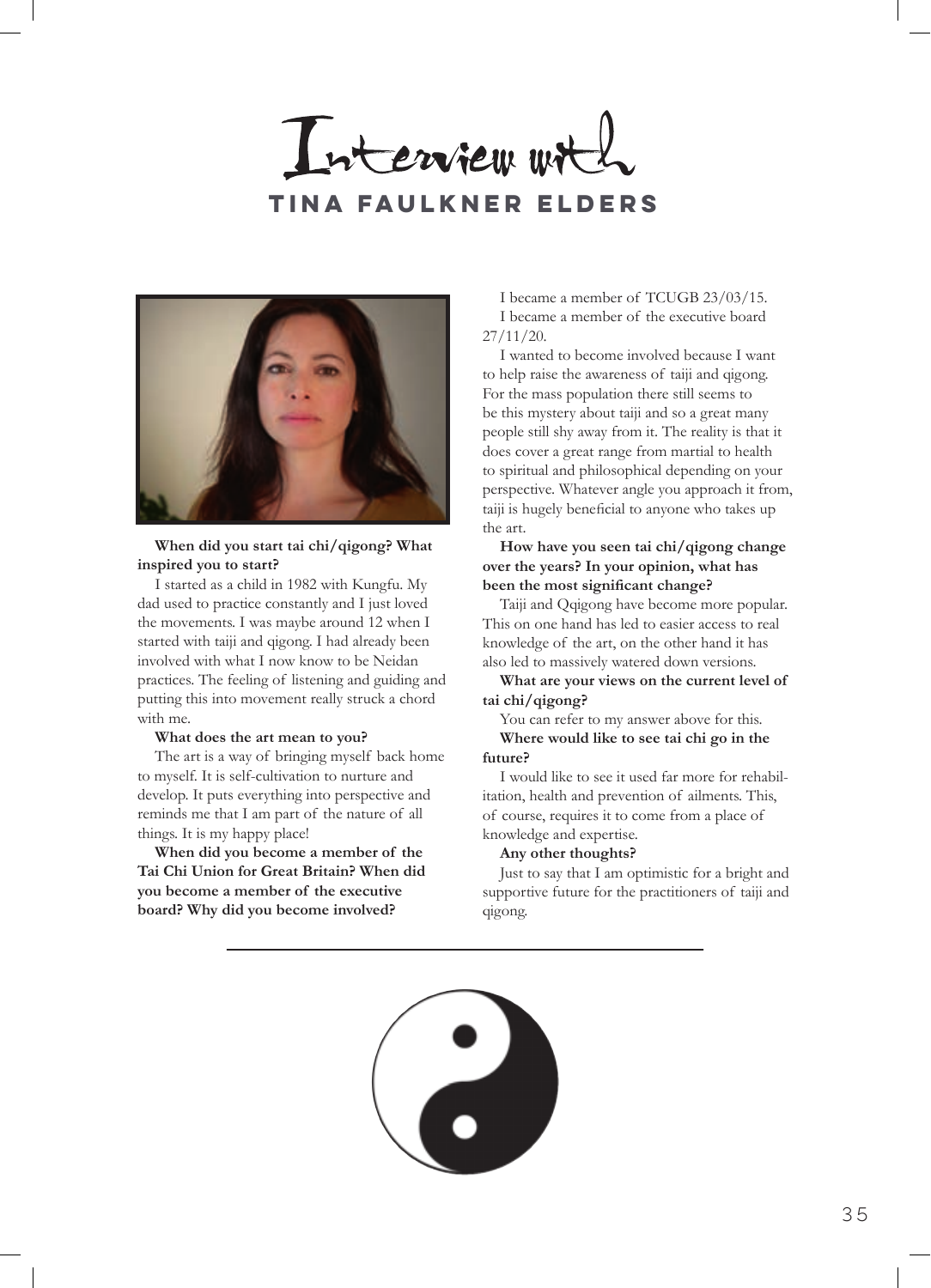Interview with **Wes mollison**



I began training tai chi and associated disciplines 22 years ago. At that time, I was studying and practicing meditation quite seriously, and I was exploring various traditions to try and find a practice that really resonated with me. I was also, though somewhat less seriously, enjoying some martial arts - mainly western boxing and some Japanese arts - but with both of those pursuits (which I am still fond of today), I felt there was a small but important piece of the puzzle missing.

I'd had the thought of tai chi at the back of my mind for a while, but good tuition was hard to find in the area I lived in at the time. But then, a chance encounter led me to my first teacher, and, I'd say from an hour into that first session, I was convinced I'd found the practice that I could finally fully connect with.

 I trained on a one to one basis with my first teacher two times a week for three years. It was always outdoors, under the same magnificent Japanese maple tree at the local park. And as I observed the seasons come, go, then reappear

the following year, as I continued to deepen my practice, I realised that tai chi had become an inseparable part of me.

**What does the art mean to you?**

I enjoy all aspects of the art, so I view it as simultaneously a method of holistic health improvement, of self- cultivation and a method of self-defence. But ultimately, for me, tai chi is the pursuit of harmony. To gradually cultivate harmony between one's body, mind and breath. Harmony between our thoughts and our actions. Harmony between ourselves and others. Tai chi can be a deeply rewarding journey, and I believe harmony is one the jewels of its many great treasures.

**When did you become a member of the Tai Chi Union for Great Britain? When did you become a member of the executive board? Why did you become involved?**

I joined the TCUGB 14 years ago in 2006 and became an advanced level instructor member two years later in 2008.

At the time of answering this question, I became a member of the executive board just three days ago! I wanted to become involved at this level because I believe passionately that tai chi and the Chinese internal arts in general can be a great force for good, and I feel the TCUGB is in a unique position to contribute significantly to the health and wellbeing of our society, as well as ensuring that the integrity of these arts are upheld and maintained.

The tai chi community is a vastly broad church which I believe should be both respected and celebrated, and all aspects of which I believe have a lot to offer our society. I would like to play my part in ensuring that the TCUGB leads the way in enabling as many people as possible can benefit from what these wonderful arts have to offer. The world is changing quickly - as are people's approach to health and wellbeing, and I would view it as a shame if the TCUGB didn't maximise its potential in its contribution towards this endeavour.

**How have you seen tai chi/qigong change over the years?In your opinion, what has been the most significant change?**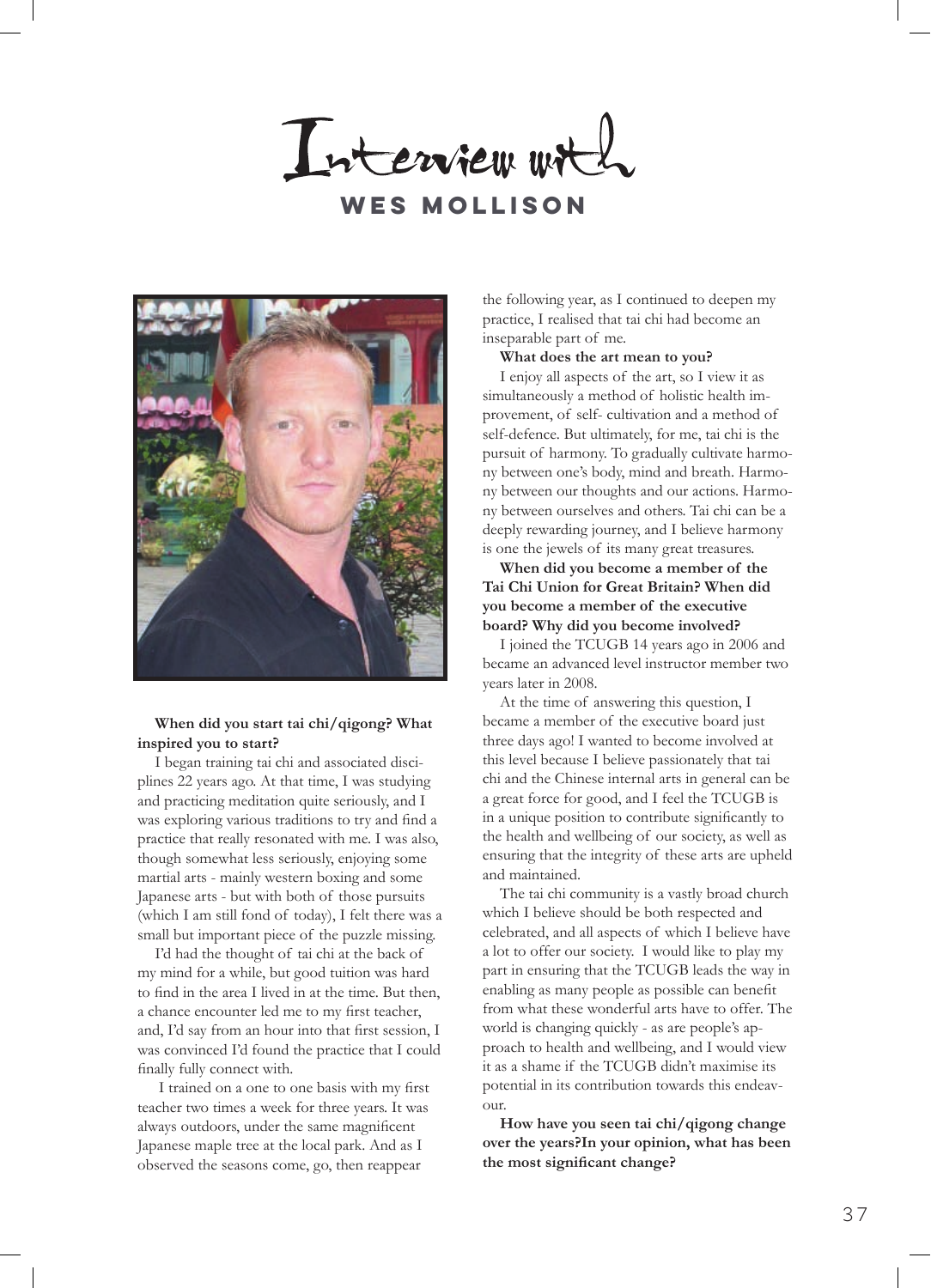I think the most significant change to the internal arts over the last few years has been the impact of social media. On the one hand it has benefited us greatly - connected a worldwide community together and really opened up the bandwidth of information and knowledge one can access regarding these arts (I wouldn't have met my Sifu eight years ago if it wasn't for Facebook!). But on the other hand, it has also had the ability to reinforce cliques, echo-chambers and tribalism. It is these latter aspects of the internal arts community that I have always been committed to opening up and reducing.

## **What are you views on the current level of tai chi/qigong?**

My personal view is that the level of tai chi & qigong is both increasing and decreasing in almost equal measure. I can sincerely attest that the UK has some truly brilliant practitioners and teachers that are taking the art to very high levels. Dedicated practitioners that are genuinely developing the art through their study and teaching. The UK is not alone in this, but we are still very fortunate.

At the same time, I see some practitioners picking up superficial skill and then marketing it disproportionately, and then soon going on to teach the general public. I would like to see more transparency and clarification on the depth of instructors' abilities; but more than that, I would like to see an environment that really supports further training and development for all. Ultimately, we are in the business of helping others, so let's do it together to the best of our ability.

## **Where would like to see tai chi go in the future?**

Well firstly, I would like to see the internal arts community emerge safely out of this pandemic so that we can train, teach, compete and enjoy the events and get togethers' in a way that resembles something close to how we did these things before Covid 19 arrived.

Other than that, I would like to see tai chi and the internal arts expand and improve so that more of society can benefit from what we have to offer.

#### **Any other thoughts?**

I think at this stage I would just like to wish good health to everyone reading this magazine, and to say that I am looking forward to making my contribution towards the TCUGB progressing positively going forwards.

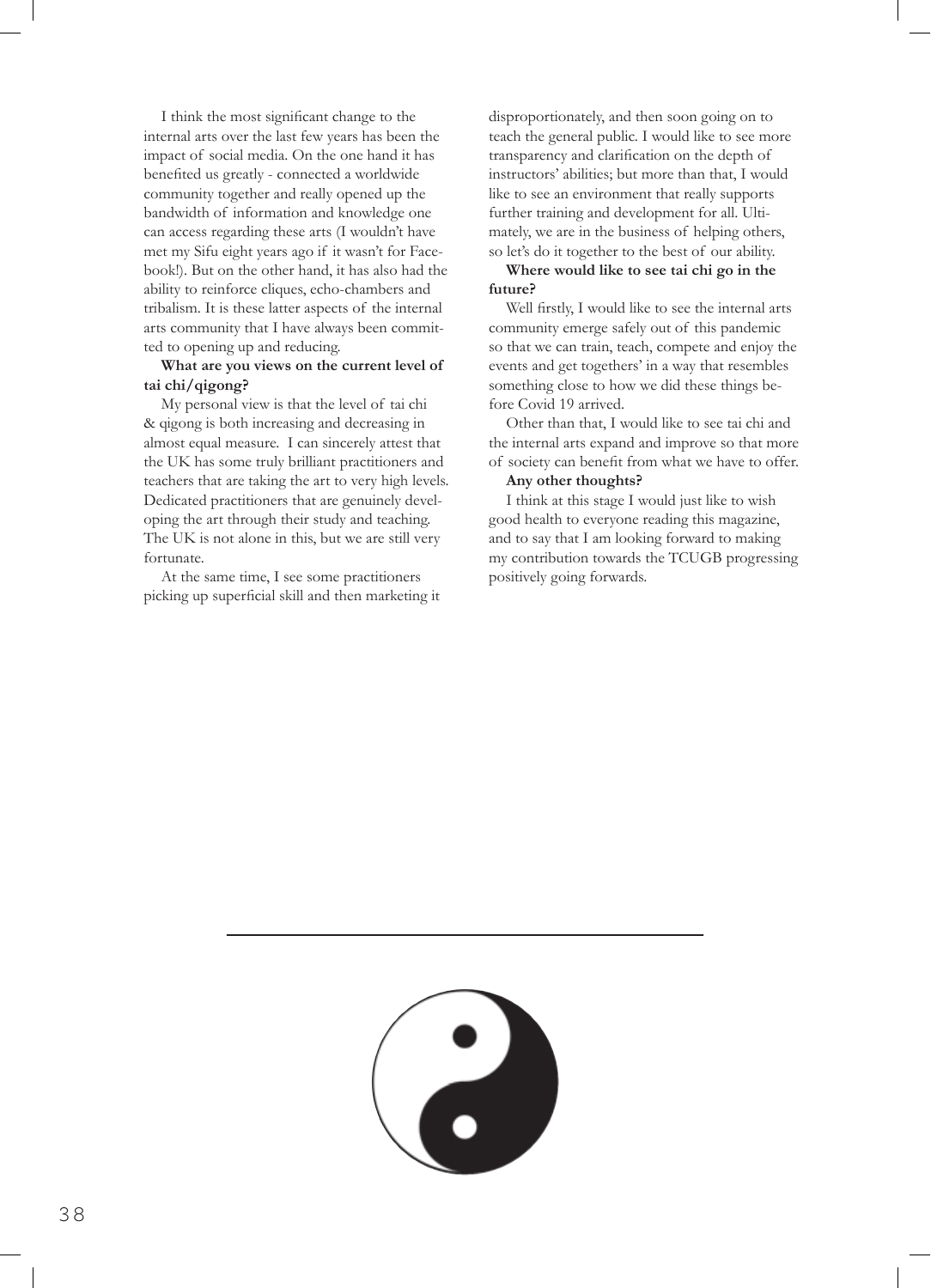Interview wit **Mark corcoran**



# **When did you become a member of the Tai Chi Union for Great Britain? When did you become a member of the executive board? Why did you become involved?**

I became a member of the TCUGB 10 years ago. I am a new member of the executive board being voted on in 2020. I became involved as I felt it was time to give something back to the sport that has given me so much, I have competed, gained many great friends, done workshops and learned a lot from the vast knowledge that senior members of the tai chi community hold.

**How have you seen tai chi/qigong change over the years? In your opinion, what has been the most significant change?**

I have seen tai chi become less mysterious… this has, I guess, been instrumental in it becoming a major player in the exercise industry, becoming a favourite in gyms and studios around the UK.

## **What are you views on the current level of tai chi/qigong?**

I see many very good practitioners of tai chi and qigong in the UK, the flow of outstanding teachers that come over from China is keeping the standards high and their dedicated teams of teachers and students are keeping on improving themselves and passing those improvements along.

## **Where would like to see tai chi go in the future?**

I guess, in my humble opinion, I would like to see tai chi and qigong take their place as some of the best stress busting, mindfulness exercises there are. We hear of breathing mentors, breathing is a mainstay of our arts, we read of how good mindfulness is, the movements of our arts are pure mindfulness, we hear that appropriate exercise helps to build our immune systems and… guess what I am going to say? Yup you can't get a much more appropriate exercise.

## **Any other thoughts?**

Too many thoughts not enough paper, lol. I look forward to rolling my sleeves up and helping promote our arts, they are considered a national treasure in China. My hope is one day that same love of our arts will be embedded in the British psyche too.

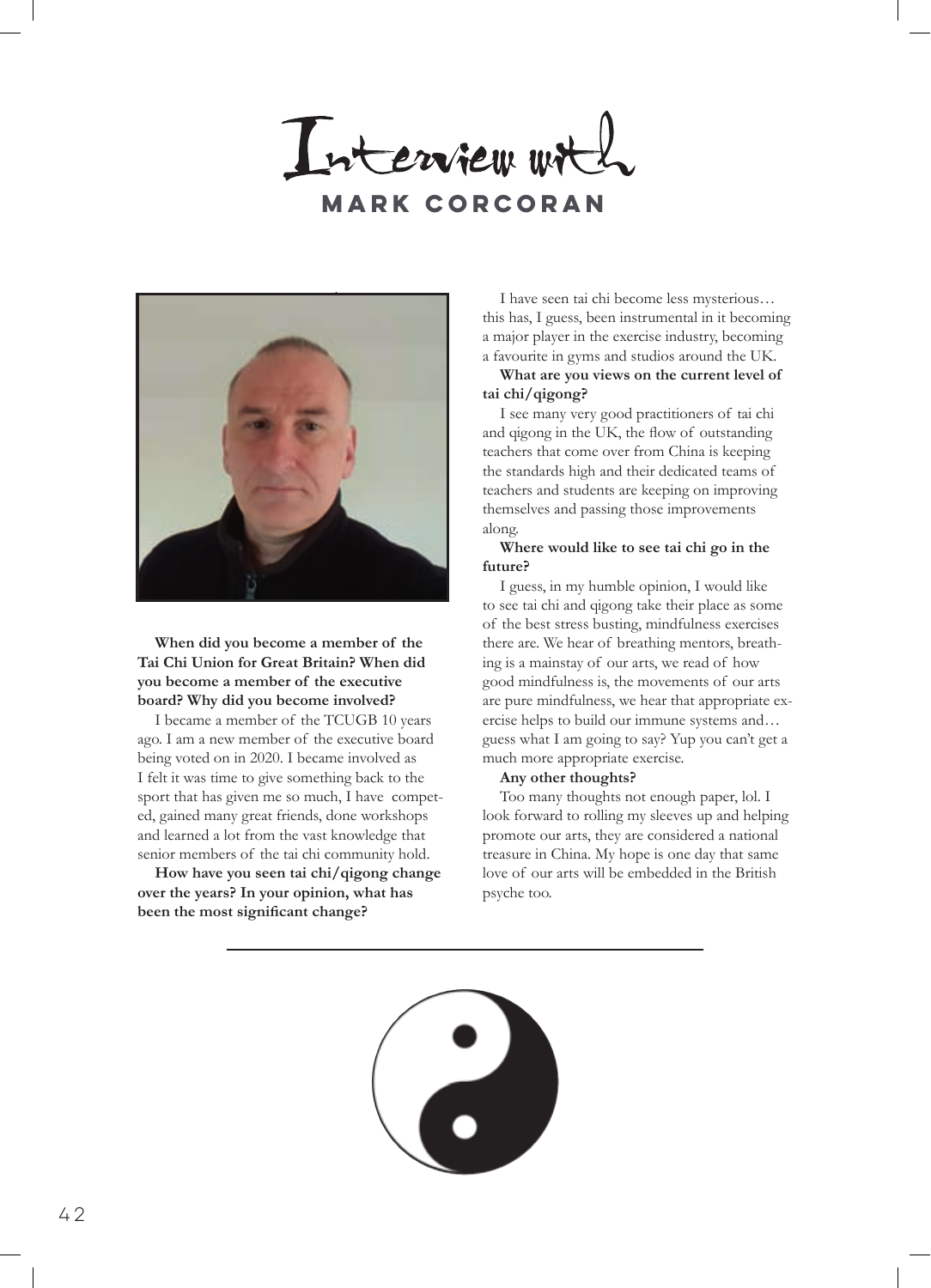Interview with **Bob lowey**



Qigong was an integral part of our training when I studied Chinese Martial Arts within the School of Wang Kung Shou Tao in the early 70's where I received Instructorship in 1979.

Having tried Judo and Karate, which was the mainstream Oriental arts around at that time; Chinese martial arts were frowned upon and thought of as bogus. For me, this school provided everything I sought, inclusive of demonstrating to others of the mainstream schools how effective it was – usually within closed doors!

Regarding our tuition in those days, one had to be extremely secretive of the training as not only the Qigong Animal Forms taught, but the ideology and internal practice was thought to be akin to Satanic rituals and could not be spoken of outside the class.

While dating a girl in Oxford in '73, I came across a book in the university book shop titled "Fundamentals of Tai Chi Ch'uan" by Wen-Shen Huang and printed the South Sky Book Company. I don't know what attracted me to this book. Possibly because it was about Chinese martial arts or possibly because it was dedicated to Sri Aurobindo as I was extremely interested in all things related to Eastern mysticism at the time. I bought the book – which left a large hole in my budget and tried to learn the movements of Tai Chi from the descriptions and illustrations without much success. I pleaded with my teacher to teach me this art and after around 18 months was shown very basic silk reeling exercises from the form. I continued to practice these movements, and it was not until I returned from working abroad that I began serious tuition of the art with another teacher in 1981.

#### **What does the art mean to you?**

For me, Taijiquan and Qigong are the study and practice of the inner self and the mechanics of the body that in turn installs confidence and discipline and, the psychology of life in its many complex varied forms with a fundamental comprehension of that experiential learning.

# **When did you become a member of the Tai Chi Union for Great Britain? When did you become a member of the executive board? Why did you become involved?**

Taijiquan was gaining immense interest around the mid 80's and there was a generalised awareness throughout the country of schools of Tai Chi and workshops popping up here and there.

As popularity grew nationwide and throughout Europe, communications and networks grew between schools. Having successfully established one of the largest schools in Scotland in the late 80's, Seven Stars School of Taijiquan, I was dedicated to enhancing my student's experience of the art through public demonstrations, organising festivals of mixed martial arts and generally trying to draw all local martial arts schools together.

In 1991, my great friend Linda Chase Broda and I attended a meeting in London's Soho district regarding a collaboration of the heads of different Taijiquan schools in the UK. This was hosted by Nigel Sutton and Dan Docherty with a view on bringing all Taijiquan schools in the nation under one banner, which was the beginning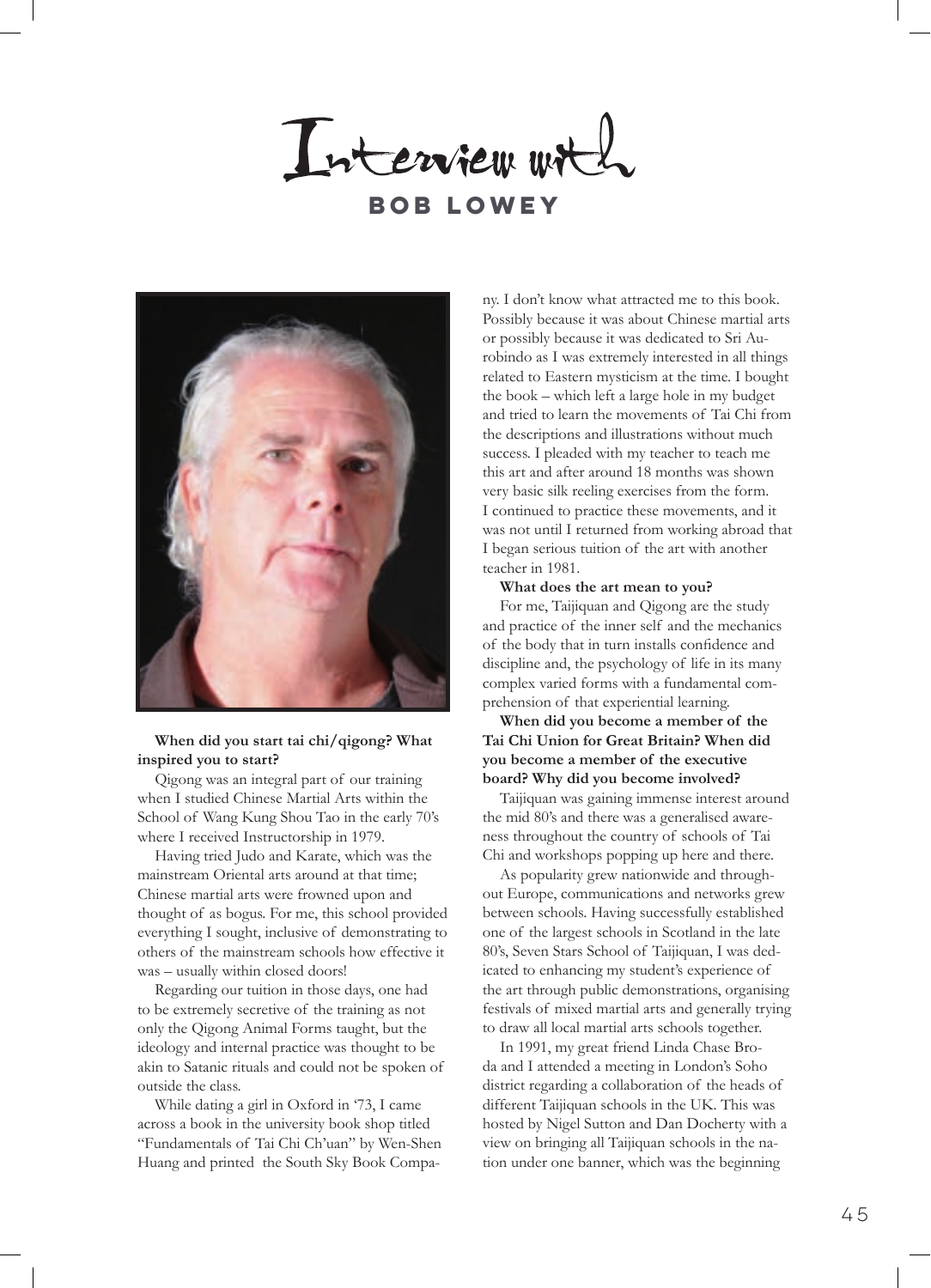of the TCUGB.

This idea greatly appealed to me in the promotion and study of Taijiquan and Qigong.

Unfortunately, I knew quite a number of the attendee's and having socialised the night prior the meeting, fell asleep when the nominations for the executive committee were carried forward and missed this opportunity. Linda gave me hell! However, I was voted onto the executive panel I believe in 1993 and was Chairman from 1995 – 1998.

# **How have you seen tai chi/qigong change over the years?In your opinion, what has been the most significant change?**

Access into China, and Chinese citizen's admission to the UK became much easier in the late 80's and early 90's which initiated a closer cultural exchange. That is, more Chinese "Masters" were hosted to provide workshops in the UK and a great many students, me included, became "Toady's" or disciples of Grandmasters in China with frequent trips to that huge country for training.

The past 25 years consequently, has seen a plethora of Taijiquan and Qigong development throughout Europe providing reputable lineages of teachers and variable styles.

## **What are you views on the current level of tai chi/qigong?**

The current standards of Taijiquan and Qigong in the UK are quite staggering in comparison to thirty years ago. Background information has become more academic making information easier to trace. I have since witnessed teachers instruct their students diligently through all aspects of practice and theory providing them with a solid foundation in the study of these ancient arts.

Unfortunately, there are those who wish to contain, regulate and dictate in a potentially political mode of approach which is not befitting "a way of life", which is the cornerstone of Taijiquan and Qigong.

## **Where would like to see tai chi go in the future?**

I believe the TCUGB are fulfilling their role in the promotion of Taijiquan and Qigong but more could be done.

In my own opinion, it would be conducive reinstate regional offices in the maintenance of close contact of local Taijiquan schools. This is in the interests of providing members with a TCUGB representative in a quarterly or bi monthly visit whereby closer communications / planning of events can be disclosed and collated in their region to be fed back to the executive panel.

#### **Any other thoughts?**

Today, everyone is contactable electronically. However, the TCUGB is still publishing a hard copy of the magazine. A great deal of expenditure can be saved by having this in a downloadable format for members, and paid subscription for the public that would generate more funds.

It would also be advantageous for TCUGB annual / bi-annual meetings open to members at different localities throughout the country which would undoubtedly aid in TCUGB promotion and closer ties with members.